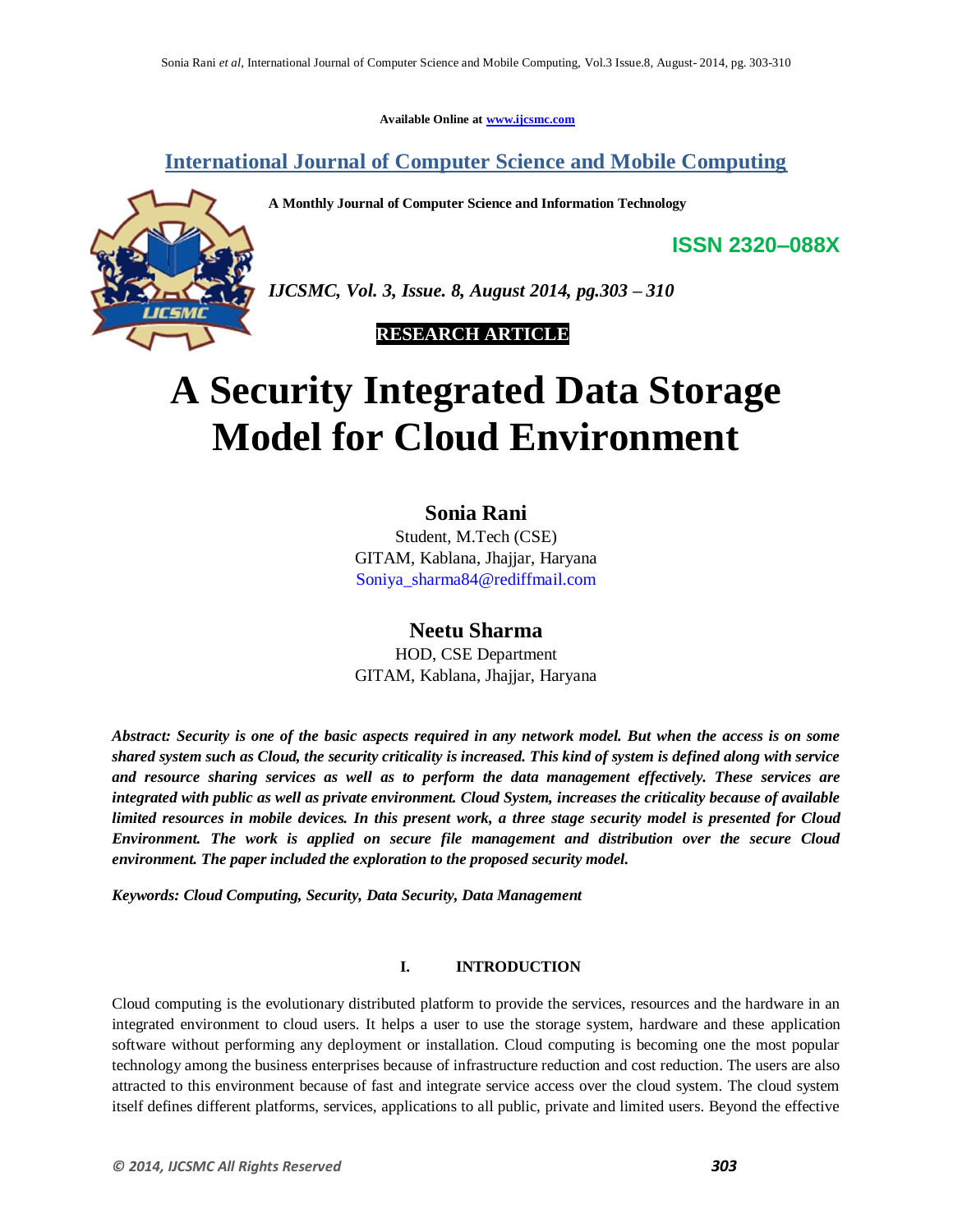integration between the cloud servers and clients, it also suffers from security challenges because of its global virtual environment[1][2].

Security is the key issue associated with cloud system that is required on client side as well as on vendor side. The security requirements in this public environment are shown in figure 1. The main consideration among these issues is the authentication and the authorization issue. This security concern shows the threats again the hacking and the malware activity in the cloud system[3][4]. Once the authentication is proven, the next work is to perform the secure communication so that the reliable data will be transferred to cloud server and to client side in secure way. Another security concern of cloud system is the authorization as well as access control. Authorization is about to avail the services, products or the resources based on the profile match as well as to keep safe the information from others. The profile match defines the user level identification to achieve the security. The trust level analysis also comes under the security specification. The trust is analyzed for the customer as well as the vendor.



Figure 1 : Security Concerns in Cloud System

The trust certificates are distributed to proven the trust. The data integrity is the security issue that deals with the data distortion or the error generation in the data communication or the availability. The most concerned issue in the security system is the communication level security[5][6]. When the data is being transferred, the issue can be in the form of attacks or the incomplete transaction. The session level security is defined to handle these kinds of problems in cloud system.

#### **A) Cloud Service Architecture**

Cloud system is an organized architecture that is defined in several means. One of such effective representation is the service level based architecture. This architecture is defined with three main service layers or the model called IaaS, Paas and SaaS. The IaaS (Infrastructure-as-a-Service) is described as the machine on demand service that avail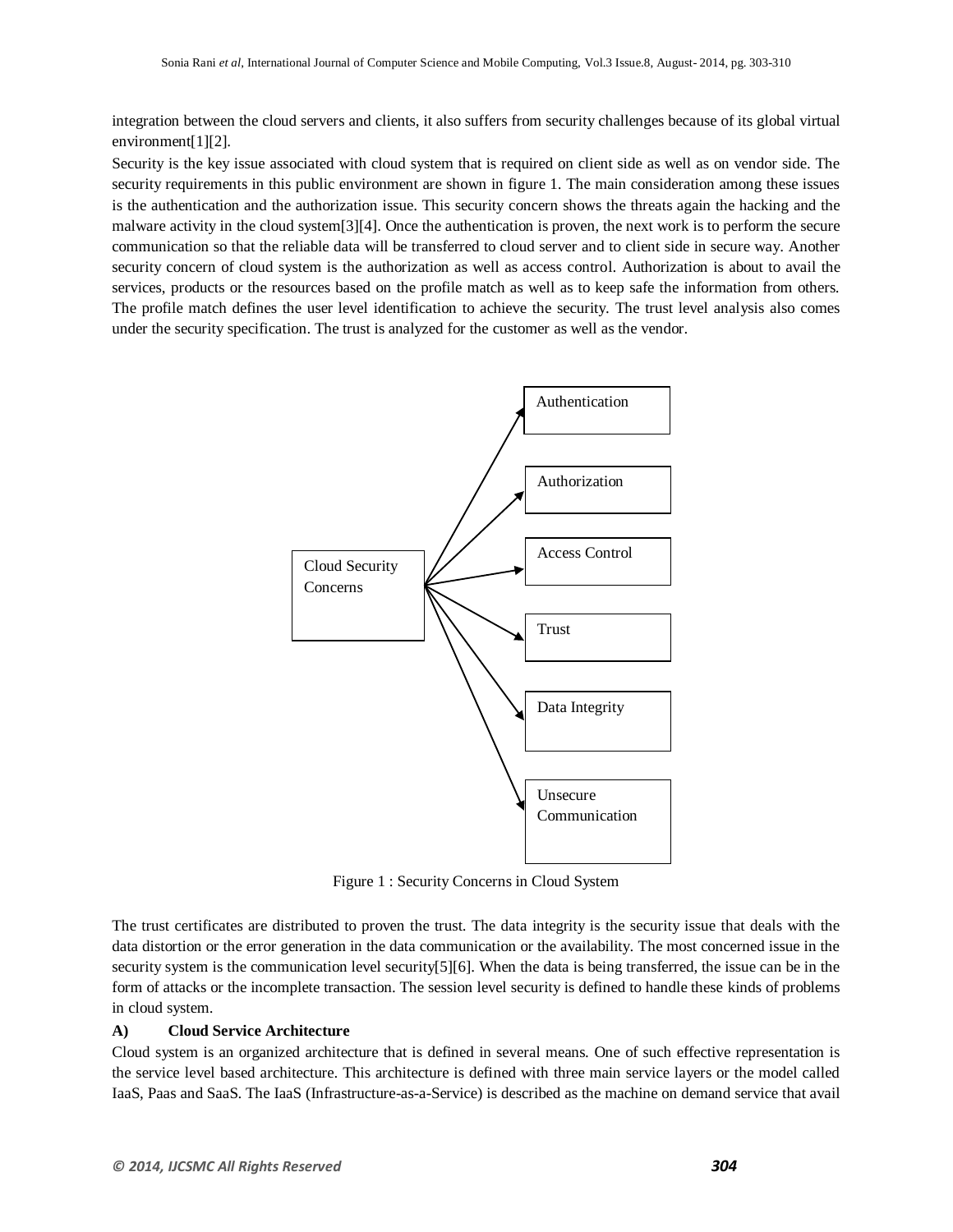the physical resources or the hardware in the form of remote service to the customer. PaaS (Platform-as-a-service) is defined as the complete application environment by using which the developers can interacted with development software in a shared remote server system. SaaS (Software-as-a-Service) gives the concept of public cloud where an end user can interact to the system in an integrated environment and multiple vendors are available to provide the requested services[7][8].

In this paper, the security aspects related to the cloud service model are explained. These aspects include the issues and the relative solutions. In this section, the exploration to the cloud system and its security concerns is defined. This section also explained the cloud service model. In section II, the Cloud Architecture is defined. In section III, the work cloud service security models are explained along with issues and the solutions. In section IV, the conclusion of the paper work is described.

#### **II. EXISTING WORK**

Security is always one of the most common and open research area, because of this lot of work is already done in the area of security system in cloud environment. In this section, some of the work done by the earlier researchers is discussed.

V. D. Cunsolo performed a work to achieve the information security in distributed system. To resolve the security problem in network based distributed system, author suggested a light weighted cryptographic approach. The objective of work was to provide a secure asymmetric approach to provide secure communication of data as well as file system. Author proposed a secure distributed file system with asymmetric or symmetric structure. Author defined the secure interfacing with cloud and grid based systems[4]. Christian Schridde provided a secure cloud infrastructure based work to provide the security over the cloud system. Author presented a secure infrastructure to provide service over the cloud environment. The work includes the identity based cryptographic model based on public key system. Author provided the cloud based data transmission under the trust analysis. Author also provided the comparative analysis between the approaches[5]. Yingjie Xia defined a ECC model over the cloud system to improve the security on cloud system. Author defined a hybrid ECC system for cloud data. It provided a platform to provide secure file communication, backup system and the resource sharing on distributed cloud. Author provided different security levels for different kind of cloud and avail different secure services with confidential protocol and privacy. Author combined the hash key based cryptography and enhance it using ECC to provide secure user control system[6].

Ching-Nung Yang[1] has defined a work on data security and integrity in cloud environment to perform reliable service distribution in cloud networks. Author defined a data or storage oriented secure service distribution mechanism so that the service distribution benefit will be taken by the cloud users. Author defined a work on key based authentication for cloud security analysis. Author used a combined secure approach for information sharing using ECC and Diffie Hellman approach. Author used the symmetric bivariate polynomial information sharing system for cloud environment. Author defined a trusted third party system where multi-server system is extended to get fit to the environment. Author defined a multi server system so that effective secure servive provider is established. Author proposed an effective secure service mechanism in cloud environment. Yingjie Xia [6] defined a virtualization process for the military cloud. Author defined the secure communication using cryptography for the military based system. Author provided the secure sharing over the cloud environment under the hardware based data communication with cryptographic security. Author defined an approach called infrastructure virtualization to achieve the secure communication over cloud. Author also performed a secure verification of the system in cloud environment. Author defined the secure kernel system to achieve the systematic secure transmission in cloud system. Jonathan A.P. Yanping Xiao [7]presented a secure middleware in cloud environment. Author defined a survey on this middle ware technology under different platforms such as AppScale, Altocumulus, Cloudify etc. Author also presented the analytical study over the cloud to achieve the secure integration and provide a security standard for the future technology research..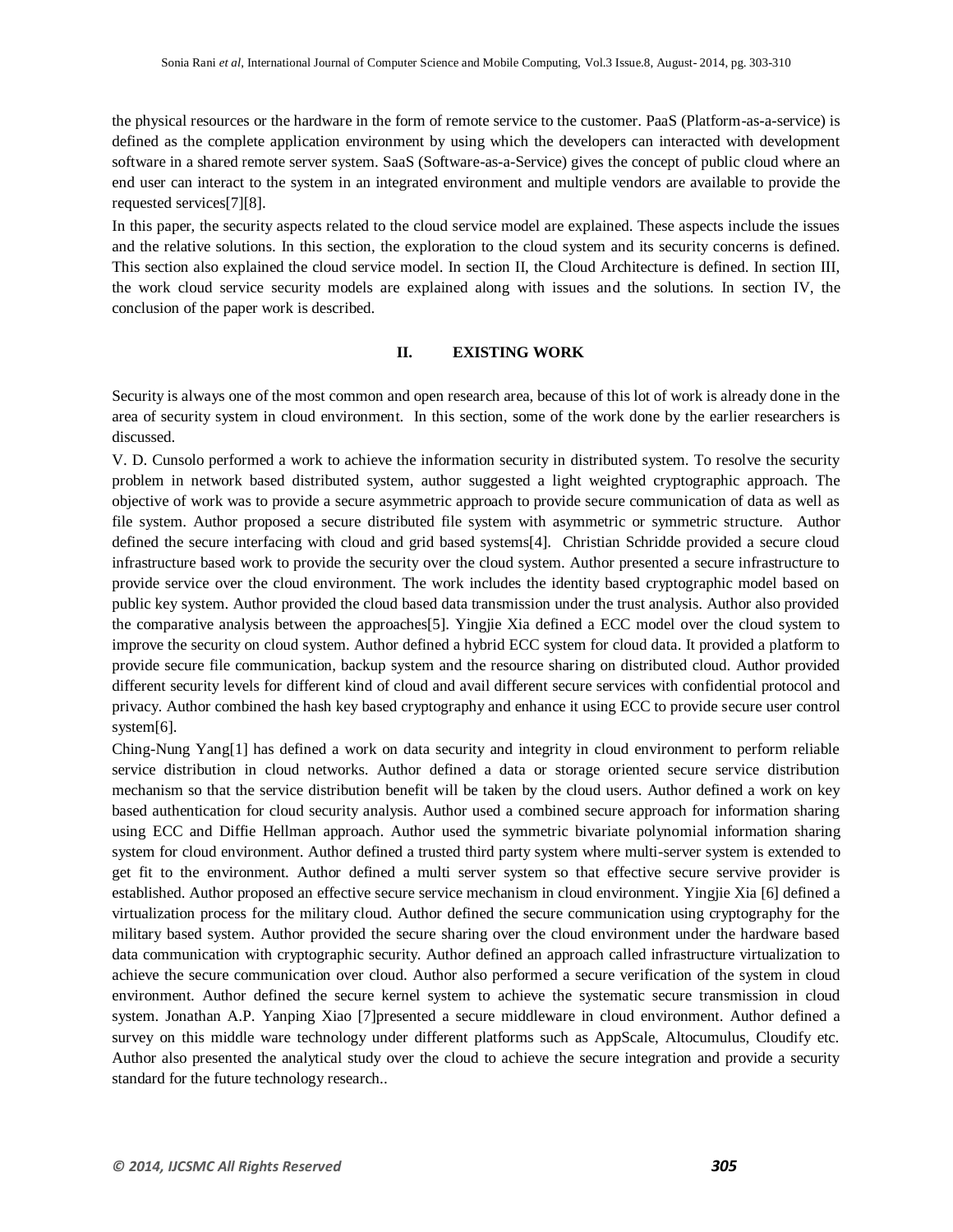Vasyl Ustimenko [9] presented a key based secure and scalable cloud environment for the application based security. Author provided a trustful cloud environment to provide the secure communication based on secure key management scheme. Author provide provided the secure application mechanism to achieve the coordination between the owner and multiple users.

Chang-Ji WANG[11] provided the attributed oriented encryption analysis with constant size with cipher text. Author provided a new cryptographic algorithm to provide the fine grained data sharing with decentralized access control system. Author defined the secure key policy system with cipher text and to achieve the attribute and private key association over the system. Author provided the trustful cloud storage over the cloud system under the KP-ABE scheme. Author defined an application level secure system to embed the security under the cloud storage environment. Author defined the monotonic structural access over the cloud system and also provided the secure key exchange mechanism using Diffie Hellman algorithm. Dexian Chang[10] defined a trust analysis on cloud environment. Author defined the trusted relationship over the cloud environment under the flexibility and scalability parameters. Author defined the cloud virtualization under the different user domains. Author defined a trusted service domain for multiple user domains to achieve the cloud virtualization platform. Author also provided the inter domain communication and migration facility to provide the reliable communication over the system.

M.Venkatesh[8] defined a work over the secure data storage in cloud system with public auditability. Author uses the internet feature and software support to improve the communication capability in the cloud system. Author defined the secure remote communication to utilize the cloud resources. Author used the RSA based secure storage system with public auditing to improve the cloud system. The public key cryptography is here implemented to improve the security support along with reduction of the computation time on cloud system. Obtained results show that the work has improved the security over the existing method.

#### **III. CLOUD ENVIRONMENT**

Cloud is a substitute to Cloud environment but it also gives the extension to the traditional cloud architecture. This extension is in terms of service and new features included to cloud structure. These services and features are included in the cloud environment in terms of API so that the new integrated cloud storage and synchronization application can be designed. Cloud provides a free service to the storage and fee based architecture so that effective and secure storage of data, photos and other media information can be stored. The cloud environment is defined with big data centers of Cloud servers. Apple provide such cloud architecture so that Application free environment will be generated[13][14].

Cloud is fully integrated with mobile devices including the iPhone, iPod, iPad etc. Different platform environment support the Cloud architecture. The Apple TV and computer based operating system so that the use of parts of Cloud, photos and music. This cloud system is defined with SaaS model along with integrated IaaS model[15]. The architecture of Cloud system is shown in figure 2.

Once the Cloud is activated, the user can choose the settings respective to the supported applications. These settings are data oriented to identify Cloud is storing the data or not. There are number of separate setting page so that the relative options will be selected and identified. Cloud defined the work on internet connection. Author defined the connection based on differnt version of the document. Cloud is specially designed for apple applications. It also controlled by Microsoft Windows and the control panel so that the mails, nodes and photo features will be transmitted effectively[16].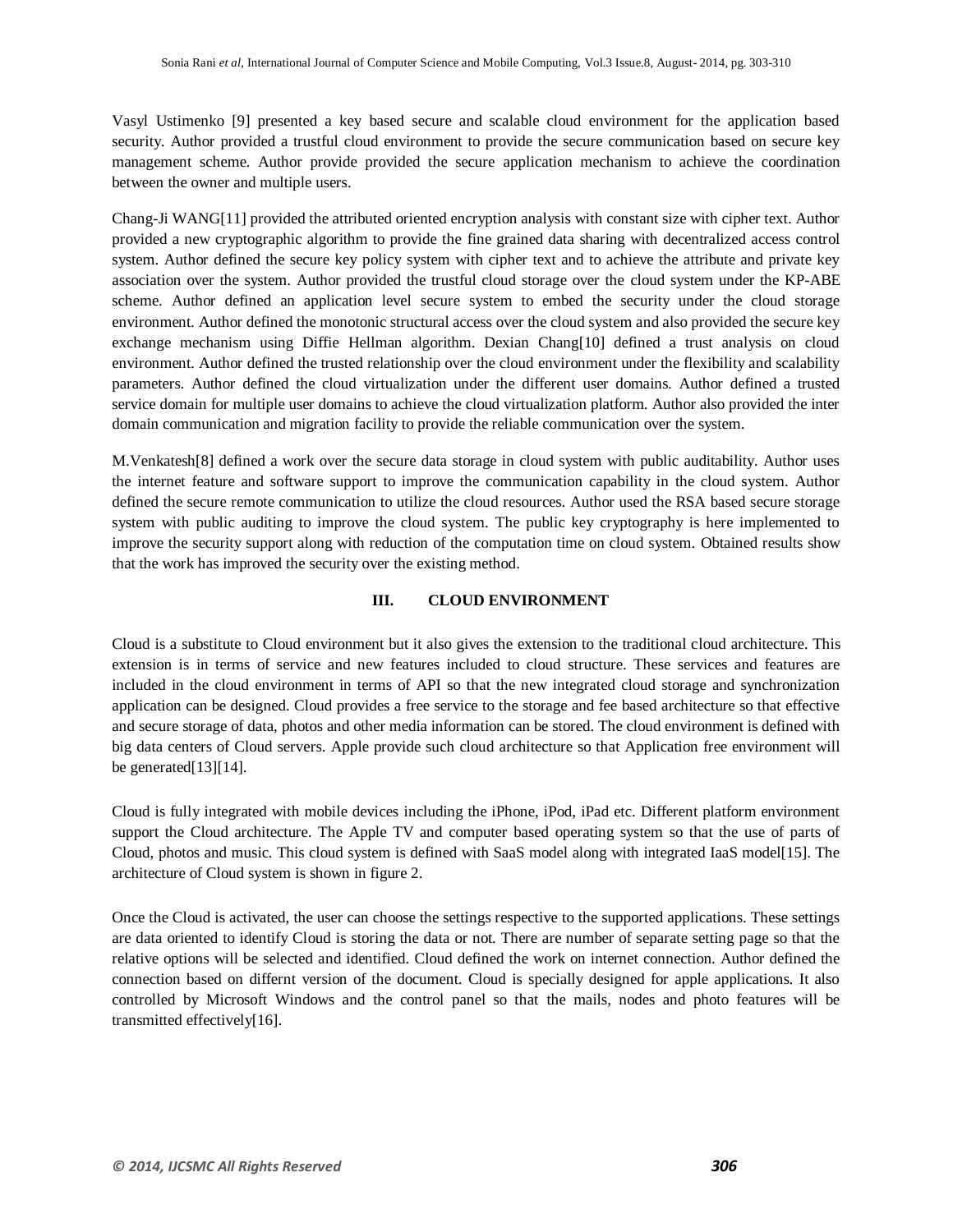



#### **IV. PROPOSED MODEL**

Today instead of maintaining the data on individual system, whole data and information is generally placed on some centralized system with distributed environment. Such distributed system can have multiple service providers as well as multiple users. This kind of environment is provided by Cloud environment. A Cloud is the distributed system for new era that provides the shared and distributed infrastructure, services and the products. It provides a model based environment adapted by most of the web clients to avoid the individual installation of software, security etc. As the Cloud system is open publicly using internet, it is having the main challenge in the form of security.

The presented work is about to provide the secure communication with data Cloud for the public and private access over the system. In most of the existing approaches a generalized cryptographic approach is implemented to achieve the security over the Cloud system. In this work a user perspective security scheme is been presented. According to this approach, to a secure tunnel based transmission is provided for the frequent communicating authenticated users. For such users, one time authentication will be performed using RSA algorithm. Once the session is established, SSL layer is activated to provide the secure transmission over the Cloud. The second level of security is provided for the authenticated Cloud users that avail the Cloud services rarely. For such users, each time authentication is performed using RSA approach but no tunnel will be defined. At the final stage, for the free uses, a RSA based authentication will be performed and allow the public area for the access.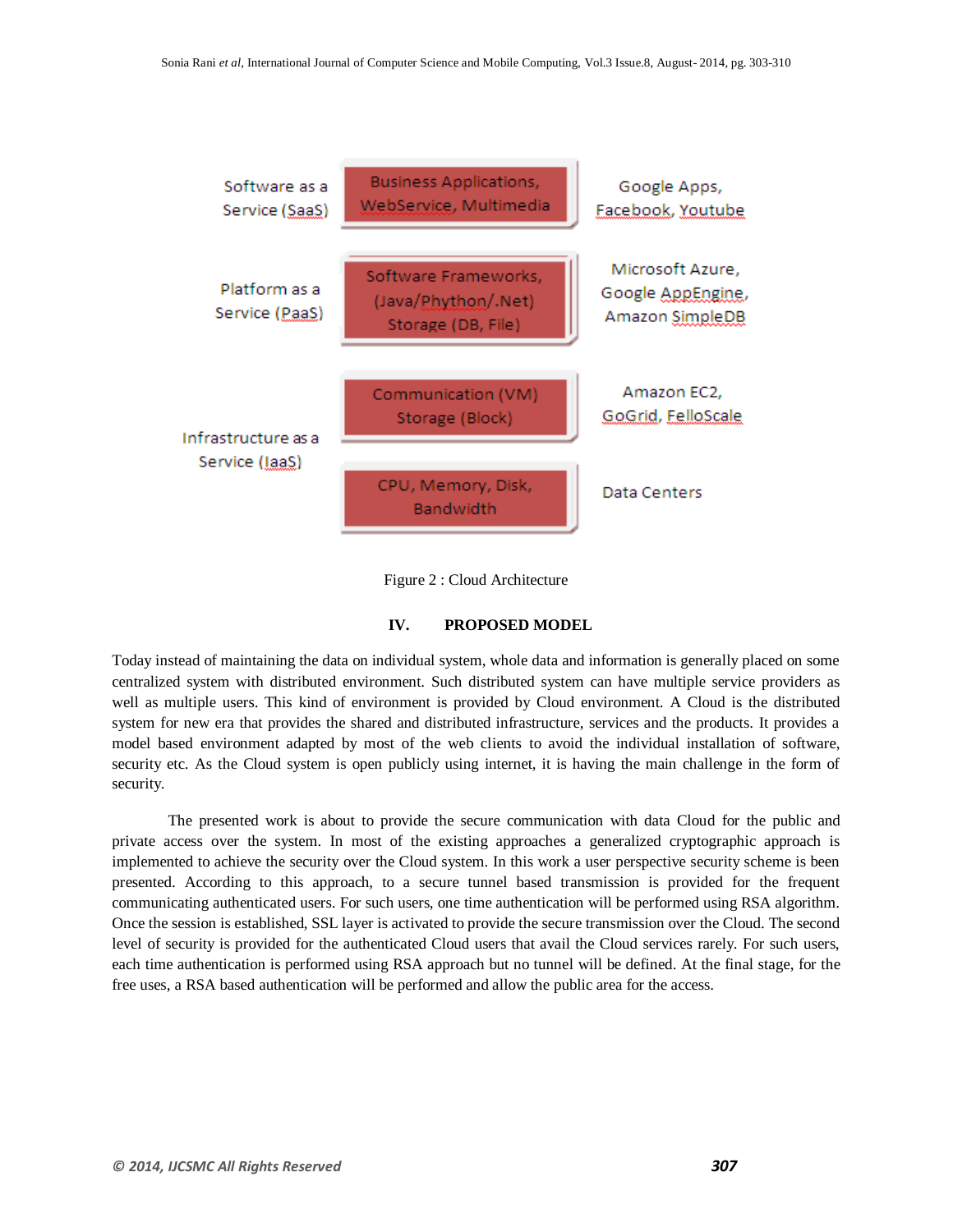



As shown in the figure, the Cloud server is having the raw data or the file as the available data resources. System can have single or multiple Cloud system. This Cloud server is the top layer that will provide the resources to all users publicly. The users that will perform the data request can be registered user or the free visiting users. The security is here mainly incorporated for the registered users. To provide the security over the system, security is here implemented on the middle layer called the security layer. The work of this security layer is divided in three parts.

#### **A) Authentication**

The authentication is here provided at two levels. For the free users, the authentication is provided using RSA cryptography approach where as for the registered users, the authentication will be achieved using hash key based RSA algorithm. As the user will enter to the system, the authentication check will be performed using the cryptographic approach. A free user is a visiting user that can visit the public pages of the Cloud but cannot perform any data oriented operation over the Cloud. But the registered user is allowed to perform the data downloading on Cloud.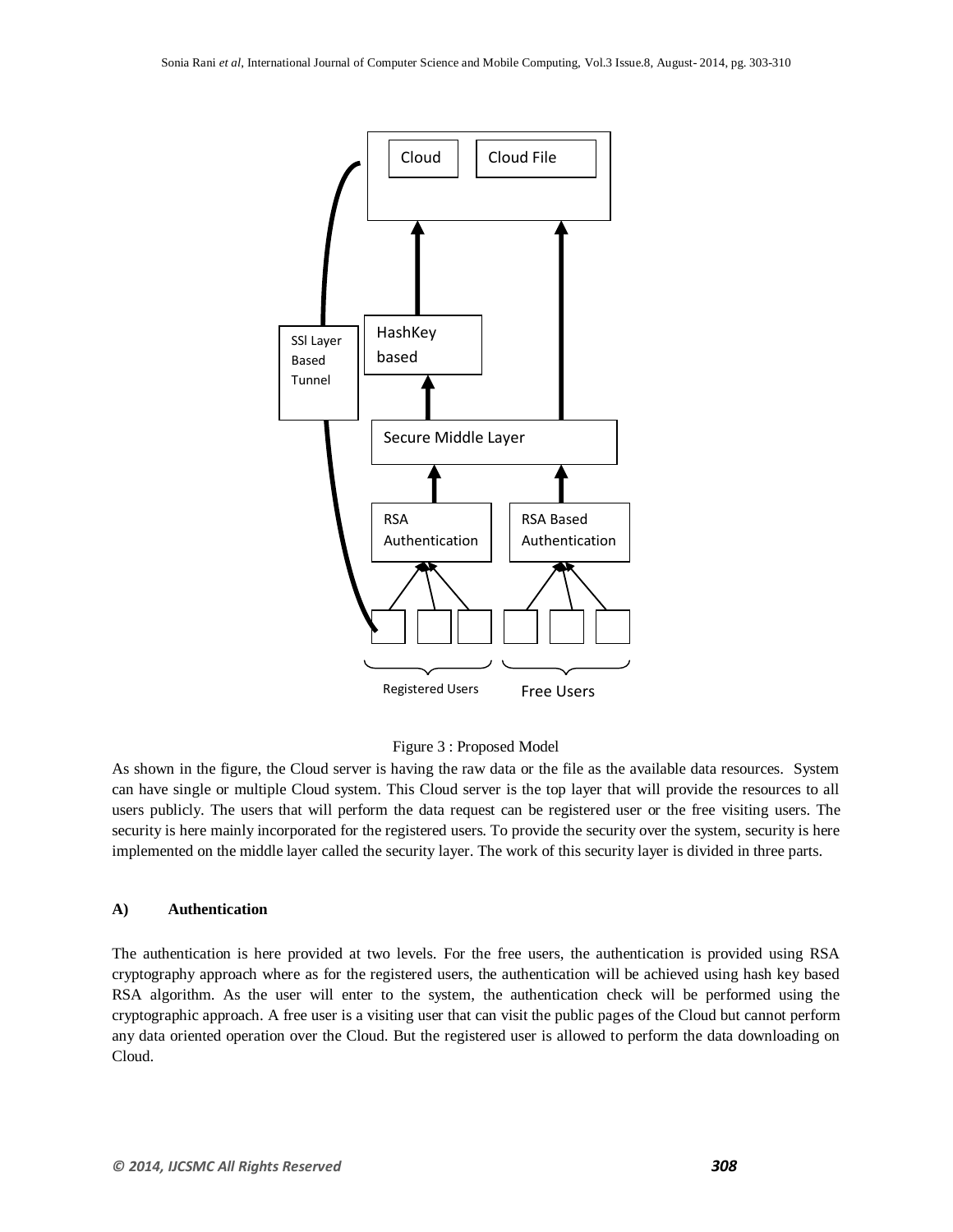#### **B) Secure Session**

If the authenticated register user wants to download some data from the Cloud server, the session key will be generated. This key will be activated for the specific period. As the session will be established, the next work is perform the secure data transfer on client end from the server. To perform this secure transmission SSL enabled secure tunnel will be generated between the client and the server with specific bandwidth. The communication will be performed using this tunnel. As the communication will end, the session key will be deactivated.

#### **C) Secure Data Management**

Data over the cloud will be managed in the cryptographic form. To perform the data encryption over the cloud the RSA based cryptography approach will be implemented.

#### **V. CONCLUSION**

In this paper, an exploration to the Cloud service model and the integrated security aspects is defined. In this work, a three stage security model is suggested that combines the authentication, secure data management and secure data transmission over the system.

#### **REFERENCES**

- [1] Minqi Zhou, Rong Zhang, Wei Xie and Weining Qian, Aoying Zhou, Security and Privacy in Cloud Computing: A Survey. Sixth International Conference on Semantics, Knowledge and Grids., 2010.
- [2] Jianfeng Yang and Zhibin Chen, Cloud Computing Research and Security Issues. 2010
- [3] Louis J. Freeh, Keynote talk at International Cryptography Institute, Sept. 1995. Available through <http://www.fbi.gov/crypto.htm> .
- [4] V. D. Cunsolo, Achieving Information Security in Network Computing Systems, Eighth IEEE International Conference on Dependable, Autonomic and Secure Computing, 2009
- [5] Christian Schridde, An Identity-Based Security Infrastructure for Cloud Environments, 2010.
- [6] Yingjie Xia, Hierarchy-Aware ECC Model for Cloud, 2nd International Conference on Industrial and Information Systems, 2010
- [7] Yanping Xiao, An Efficient Privacy-Preserving Publish-Subscribe Service Scheme for Cloud Computing, 2010
- [8] M.Venkatesh, Improving Public Auditability, Data Possession in Data Storage Security for Cloud Computing, 2012
- [9] Vasyl Ustimenko, On some mathematical aspects of data protection in cloud computing, 2012
- [10] Dexian Chang, TSD: A Flexible Root of Trust for the Cloud, 11th International Conference on Trust, Security and Privacy in Computing and Communications, 2012
- [11] Chang-Ji WANG, A Key-policy Attribute-based Encryption Scheme with Constant Size Ciphertext, Eighth International Conference on Computational Intelligence and Security, 2012
- [12] Sahil Madaan, Implementation of Identity Based Distributed Cloud Storage Encryption Scheme using PHP and C Languages on Linux Platform, 2nd IEEE International Conference on Parallel, Distributed and Grid Computing, 2012
- [13] Tamal Kanti Chakraborty, Enhanced Public Auditability & Secure Data Storage in Cloud Computing, 2012